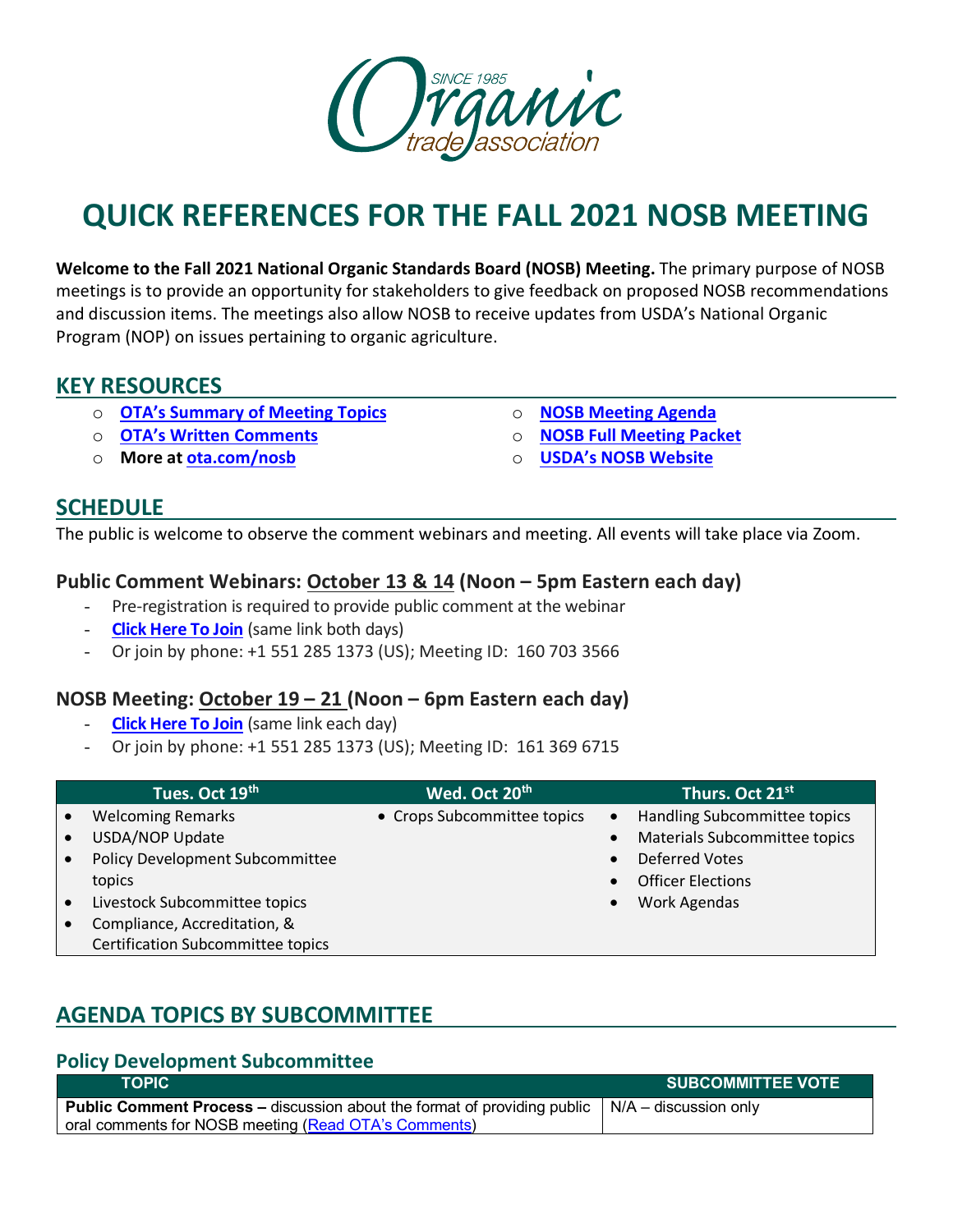

# **Crops Subcommittee**

| <b>TOPIC</b>                                             | <b>SUBCOMMITTEE VOTE</b>                                                                                                           |
|----------------------------------------------------------|------------------------------------------------------------------------------------------------------------------------------------|
| <b>Chitosan</b> – petition to allow                      | To classify as synthetic: 8 Yes, 0 No.                                                                                             |
| chitosan (from seafood shells)                           | To allow at §205.601(j) for disease control: 4 Yes, 4 No.                                                                          |
| as plant disease control                                 |                                                                                                                                    |
| <b>Biochar</b> – petition to allow                       | To classify as nonsynthetic: 8 Yes, 0 No.                                                                                          |
| cow manure derived biochar                               | To add exemption "unless derived as part of the production of biochar from                                                         |
| as a soil amendment                                      | pyrolysis of cow manure" to the prohibition of manure ash at §205.602: 5 Yes, 3                                                    |
|                                                          | No.                                                                                                                                |
| <b>Ammonia Extract - petition</b>                        | To classify as nonsynthetic: 8 Yes, 0 No.                                                                                          |
| to prohibit nonsynthetic                                 | To prohibit at §205.602: "Stripped Ammonia - created by separating, isolating                                                      |
| ammonia extract fertilizer                               | and/or capturing ammonia or ammonium from an agricultural feedstock or other                                                       |
| (Read OTA Comments and                                   | natural source using methods such as, but not limited to, steam stripping,                                                         |
| <b>Organic Center Comments)</b>                          | pressurized air, heat, condensation, and/or distillation." 8 Yes, 0 No.                                                            |
|                                                          | To prohibit at §205.602: "Concentrated Ammonia - contains greater than 3%                                                          |
|                                                          | ammoniacal nitrogen and the total nitrogen content is predominately (i.e., >50%) in<br>the ammonia or ammonium form." 7 Yes, 1 No. |
|                                                          | To add at §205.203(f): "Nitrogen products with a C:N ratio of 3:1 or less, including                                               |
|                                                          | those that are components of a blended fertilizer formulation, are limited to a                                                    |
|                                                          | cumulative total use of 20% of crop needs." 7 Yes, 1 No.                                                                           |
| Kasugamycin - petition to                                | To classify as synthetic: 8 Yes, 0 No.                                                                                             |
| allow kasugamycin (antibiotic)                           | To allow at $\S205.601(j)$ for disease control: 0 Yes, 8 No.                                                                       |
| for fire blight control                                  |                                                                                                                                    |
| Hydronium - petition to allow                            | To classify as synthetic: 8 Yes, 0 No.                                                                                             |
| it (sulfuric acid + calcium                              | To allow at $\S205.601(i)$ as processing aid: 0 Yes, 8 No.                                                                         |
| hydroxide) as a manure                                   |                                                                                                                                    |
| processing aid                                           |                                                                                                                                    |
| Carbon Dioxide - petition to                             | To classify as synthetic: 7 Yes, 0 No, 1 Absent.                                                                                   |
| allow as pH adjuster of                                  | To allow at §205.601: 7 Yes, 0 No, 1 Absent.                                                                                       |
| irrigation water sources                                 |                                                                                                                                    |
| Lithothamnion - proposal to                              | To classify as a nonagricultural: 8 Yes, 0 No.                                                                                     |
| classify as nonagricultural and                          | Lithothamnion does not meet wild crop criteria and is not eligible to be certified to                                              |
| not eligible for wild crop                               | the wild crop standard: 8 Yes, 0 No.                                                                                               |
| certification                                            |                                                                                                                                    |
| <b>Biodegradable Biobased</b>                            | To add "at least 80%" biobased content to the definition of biodegradable biobased                                                 |
| <b>Mulch - proposal to allow</b>                         | mulch film at §205.2: 7 Yes, 1 No.                                                                                                 |
| biodegradable mulches that<br>are 80% biobased (Read OTA |                                                                                                                                    |
| <b>Comments</b> )                                        |                                                                                                                                    |
| Sodium Nitrate - proposal to                             | To reinstate the listing of sodium nitrate at §205.602(g) as prohibited unless use is                                              |
| reinstate the restricted listing                         | restricted to no more than 20 percent of the crop's total nitrogen requirement: 8                                                  |
| of sodium nitrate fertilizer                             | <b>Yes, 0 No.</b>                                                                                                                  |
| (Read OTA Comments)                                      |                                                                                                                                    |
| <b>Sunset Review</b>                                     | Copper sulfate (algicide; tadpole shrimp control) 6 to relist, 2 to remove                                                         |
| (Read OTA's Comments on                                  | <b>Oxone gas</b> (irrigation system cleaner) 6 to relist, 0 to remove                                                              |
| <b>Crops Sunset Review &amp;</b>                         | Peracetic acid (disinfectant, disease control) 8 to relist, 0 to remove                                                            |
| Inerts)                                                  | EPA List 3 Inerts (passive pheromone dispensers) 7 to relist, 1 to remove                                                          |
|                                                          | <b>Chlorine materials</b> (sanitizer, disinfectant) 8 to relist, 0 to remove                                                       |
|                                                          | <b>Magnesium oxide</b> (viscosity control in humates) 8 to relist, 0 to remove                                                     |
|                                                          | Calcium chloride (foliar spray for physiological disorders) 8 to relist, 0 to remove                                               |
|                                                          | Rotenone (prohibited) 8 to relist, 0 to remove                                                                                     |